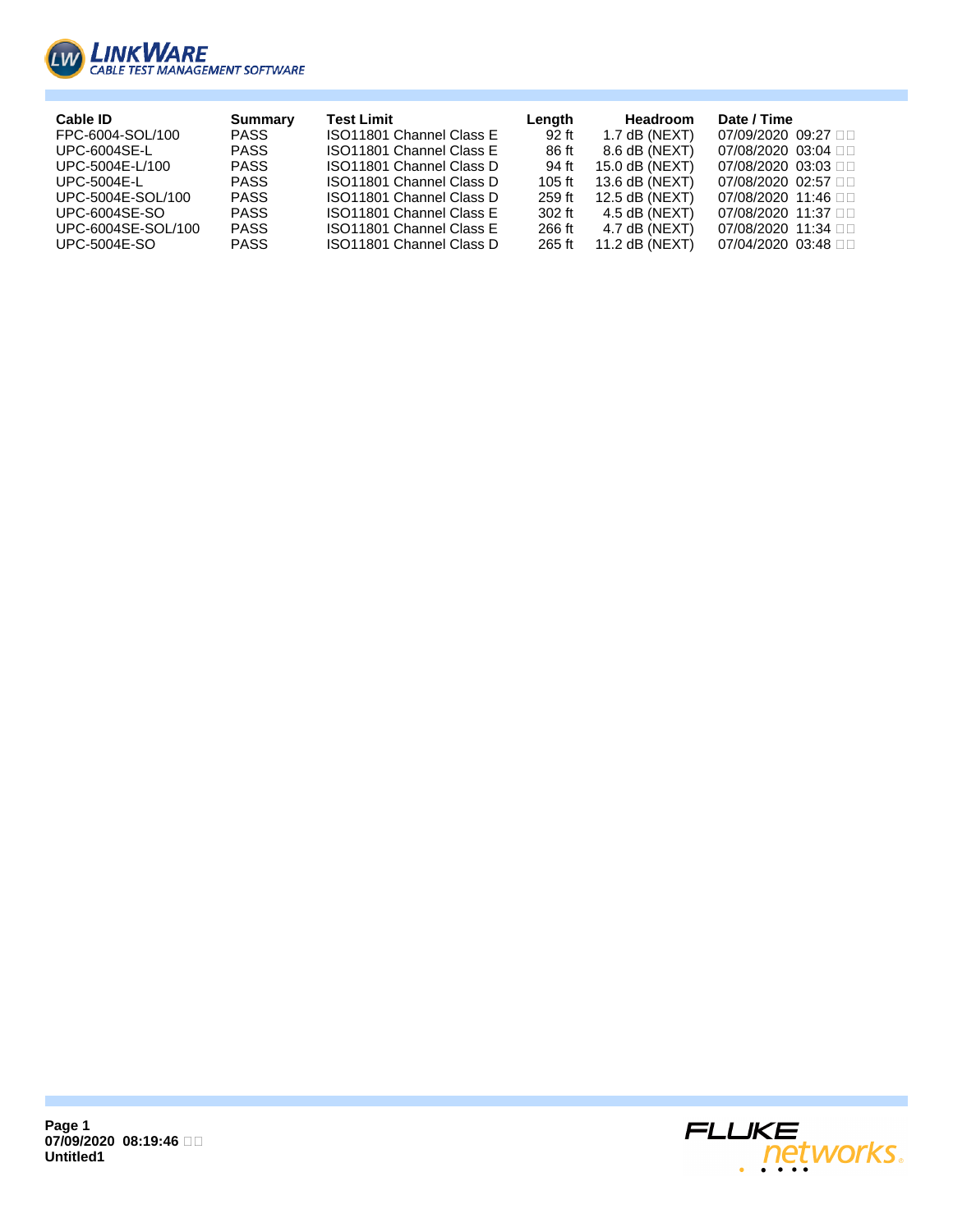

| Total Length:              | 1469 ft |
|----------------------------|---------|
| Number of Reports:         | 8       |
| Number of Passing Reports: | 8       |
| Number of Failing Reports: | 0       |
| Number of Warning Reports: | ი       |
| Documentation Only:        |         |

**Page 2 07/09/2020 08:19:46 Untitled1**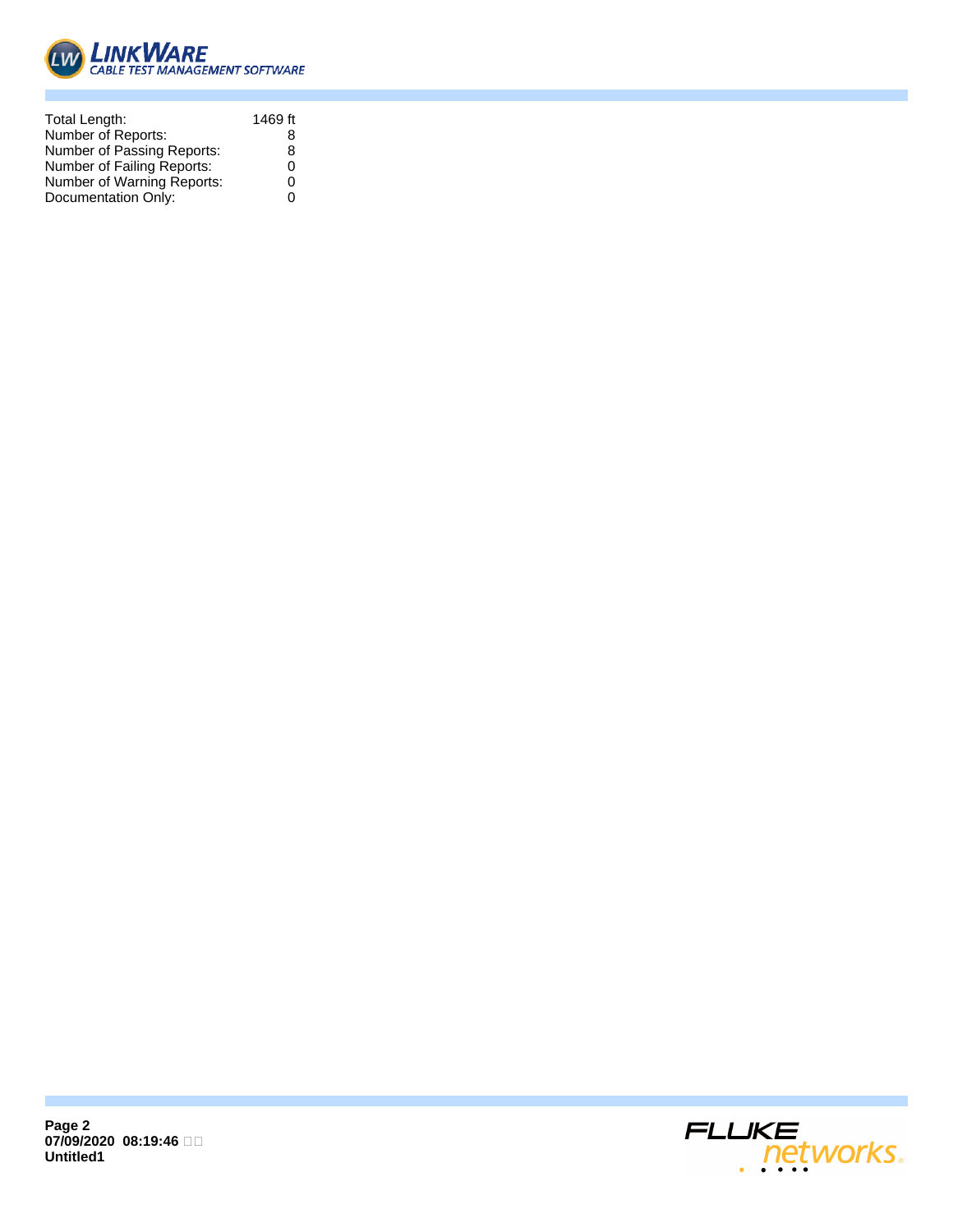

## **Cable ID: FPC-6004-SOL/100**<br>Date / Time: 07/09/2020 09:27:48 DD **Derator: JACK Model: DTX-1800** Model: DTX-1800

Date / Time: 07/09/2020 09:27:48 Operator: JACK Model: DTX-1800 **Headroom 1.7 dB (NEXT 12-78) Test Limit: ISO11801 Channel Class E** Limits Version: 1.9300 Remote S/N: 2433076 Cable Type: Cat 6 FTP **NVP: 70.0%** MICHADO2 Main Adapter: DTX-CHA002 Calibration Date: 06/04/2013 Main Adapter: DTX-CHA002



Remote Adapter: DTX-CHA002



Project: DEFAULT Site: Client Name Untitled1

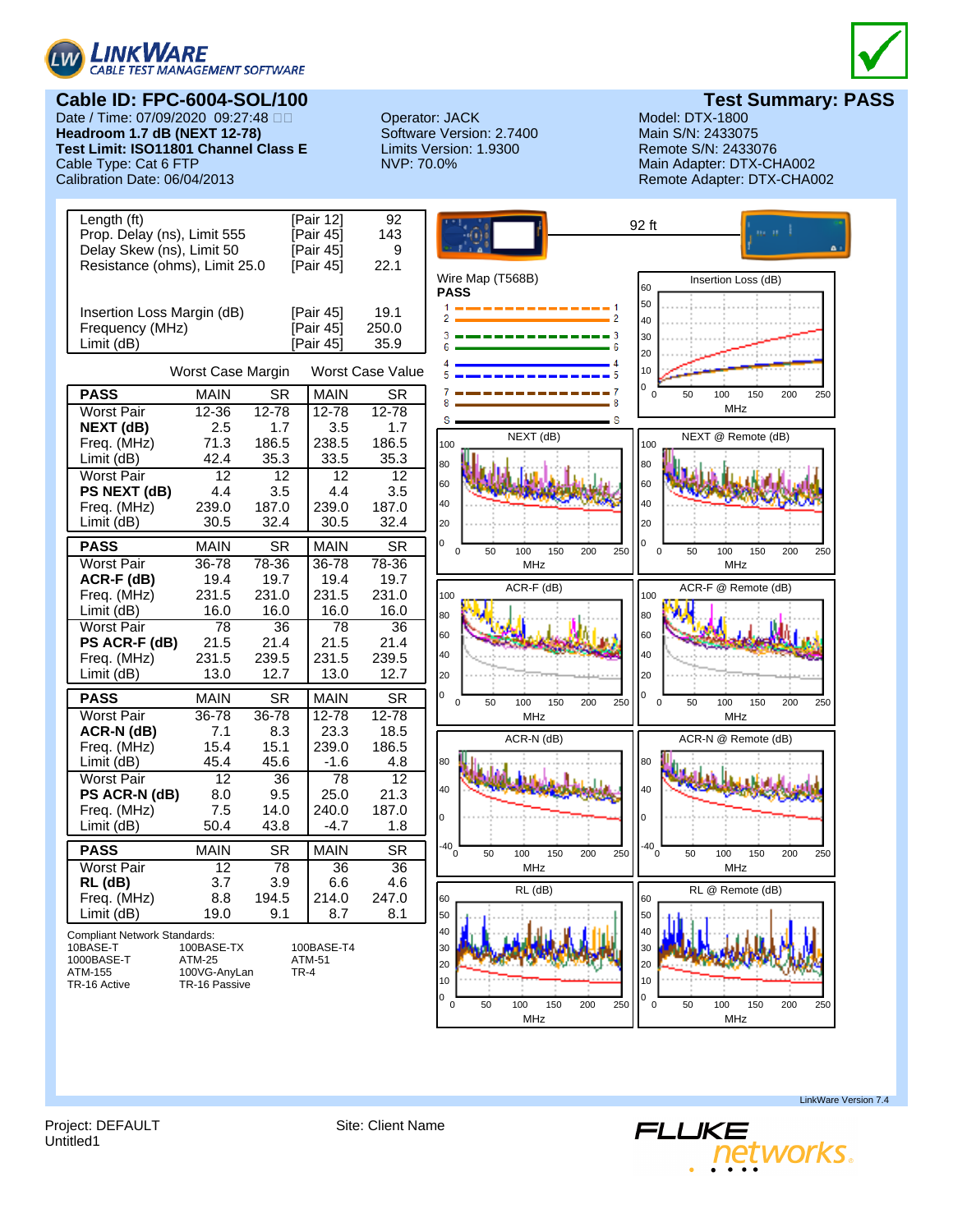

**Cable ID: UPC-6004SE-L Test Summary: PASS** Date / Time: 07/08/2020 03:04:57 Operator: JACK Model: DTX-1800 **Headroom 8.6 dB (NEXT 12-78) Test Limit: ISO11801 Channel Class E** Limits Version: 1.9300 Remote S/N: 2433076 Cable Type: Cat 6 UTP <br>Calibration Date: 06/04/2013 **Main Adapter: DTX-CHA002** Calibration Date: 06/04/2013



Remote Adapter: DTX-CHA002



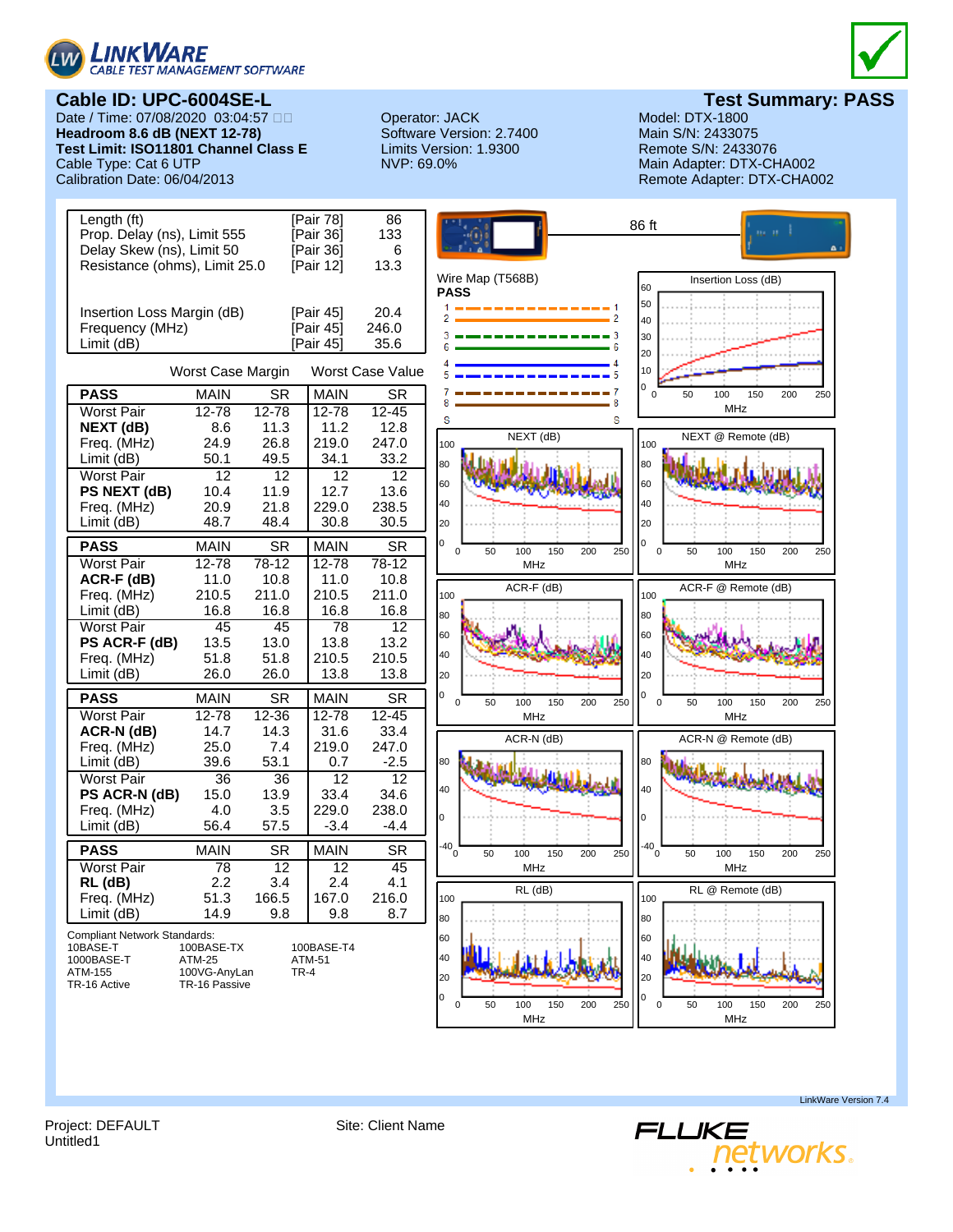

# **Cable ID: UPC-5004E-L/100 Test Summary: PASS**

Date / Time: 07/08/2020 03:03:26 Operator: JACK Model: DTX-1800 **Headroom 15.0 dB (NEXT 36-45)** Test Limit: ISO11801 Channel Class D Limits Version: 1.9300 Remote S/N: 2433076 Cable Type: Cat 5e UTP <br>Calibration Date: 06/04/2013 Main Adapter: DTX-CHA002<br>Calibration Date: 06/04/2013 Main Adapter: DTX-CHA0



Remote Adapter: DTX-CHA002



Project: DEFAULT Site: Client Name Untitled1

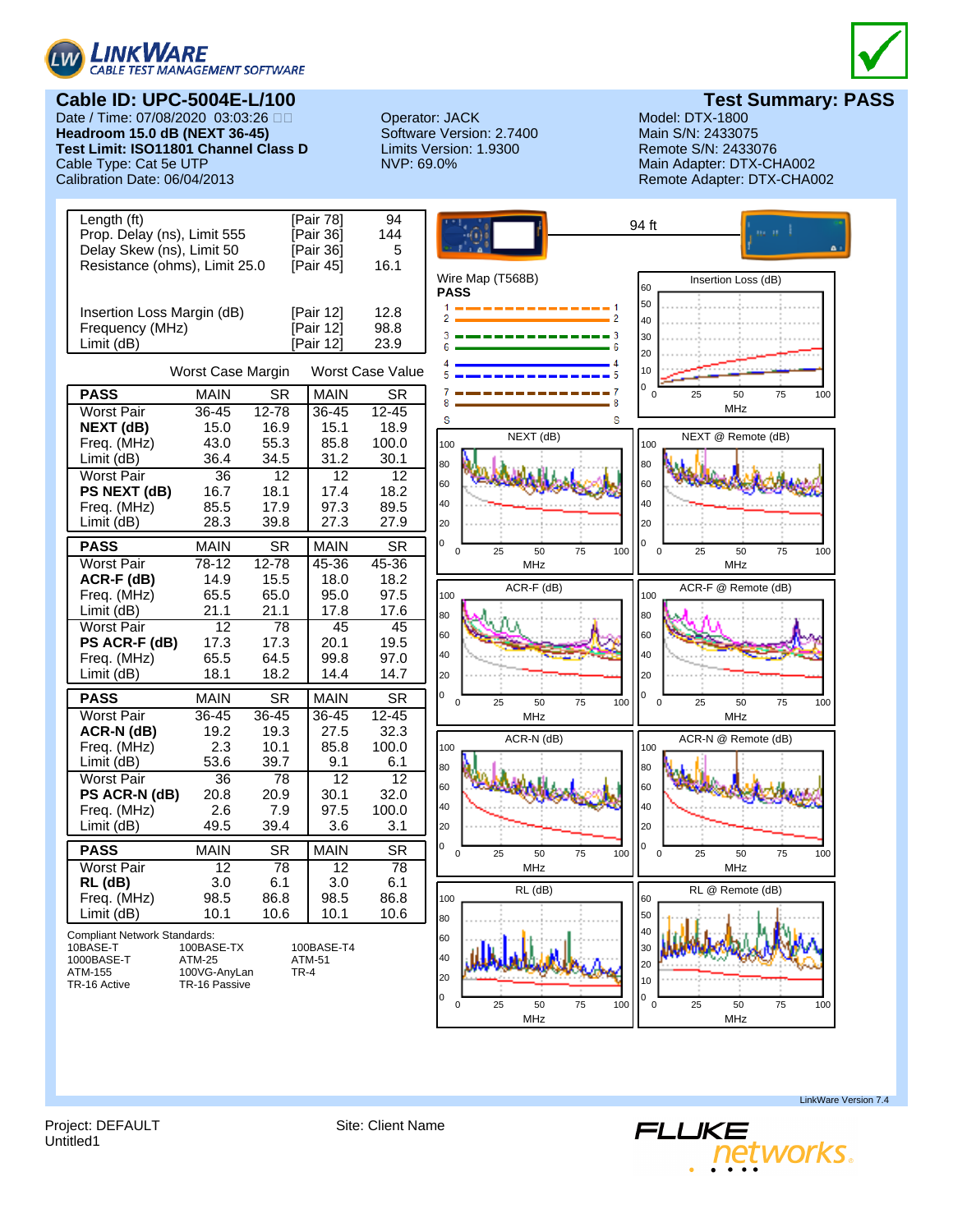

**Cable ID: UPC-5004E-L Test Summary: PASS** Date / Time: 07/08/2020 02:57:47 Operator: JACK Model: DTX-1800 **Headroom 13.6 dB (NEXT 12-78)** Test Limit: ISO11801 Channel Class D Limits Version: 1.9300 Remote S/N: 2433076 Cable Type: Cat 5e UTP <br>Calibration Date: 06/04/2013 Main Adapter: DTX-CHA002<br>Calibration Date: 06/04/2013 Main Adapter: DTX-CHA0



Remote Adapter: DTX-CHA002



Untitled1

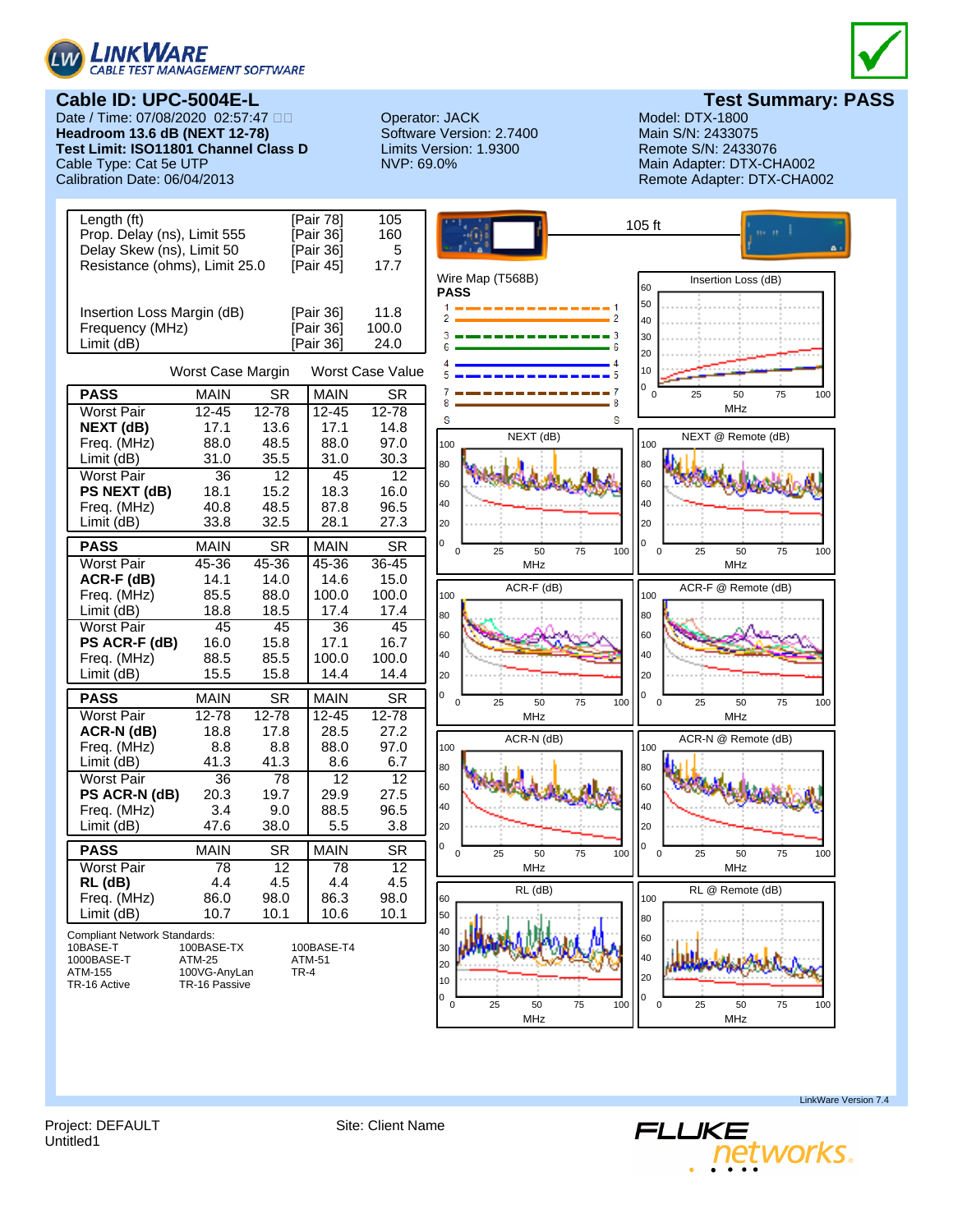

## **Cable ID: UPC-5004E-SOL/100 Cable ID: UPC-5004E-SOL/100 Test Summary: PASS**<br>Date / Time: 07/08/2020 11:46:16 DD **Operator: JACK** Model: DTX-1800

Date / Time: 07/08/2020 11:46:16 Operator: JACK Model: DTX-1800 **Headroom 12.5 dB (NEXT 36-45)** Test Limit: ISO11801 Channel Class D Limits Version: 1.9300 Remote S/N: 2433076 Cable Type: Cat 5e UTP <br>Calibration Date: 06/04/2013 Main Adapter: DTX-CHA002<br>Calibration Date: 06/04/2013 Main Adapter: DTX-CHA0



Remote Adapter: DTX-CHA002



Project: DEFAULT Site: Client Name

LinkWare Version 7.4



Untitled1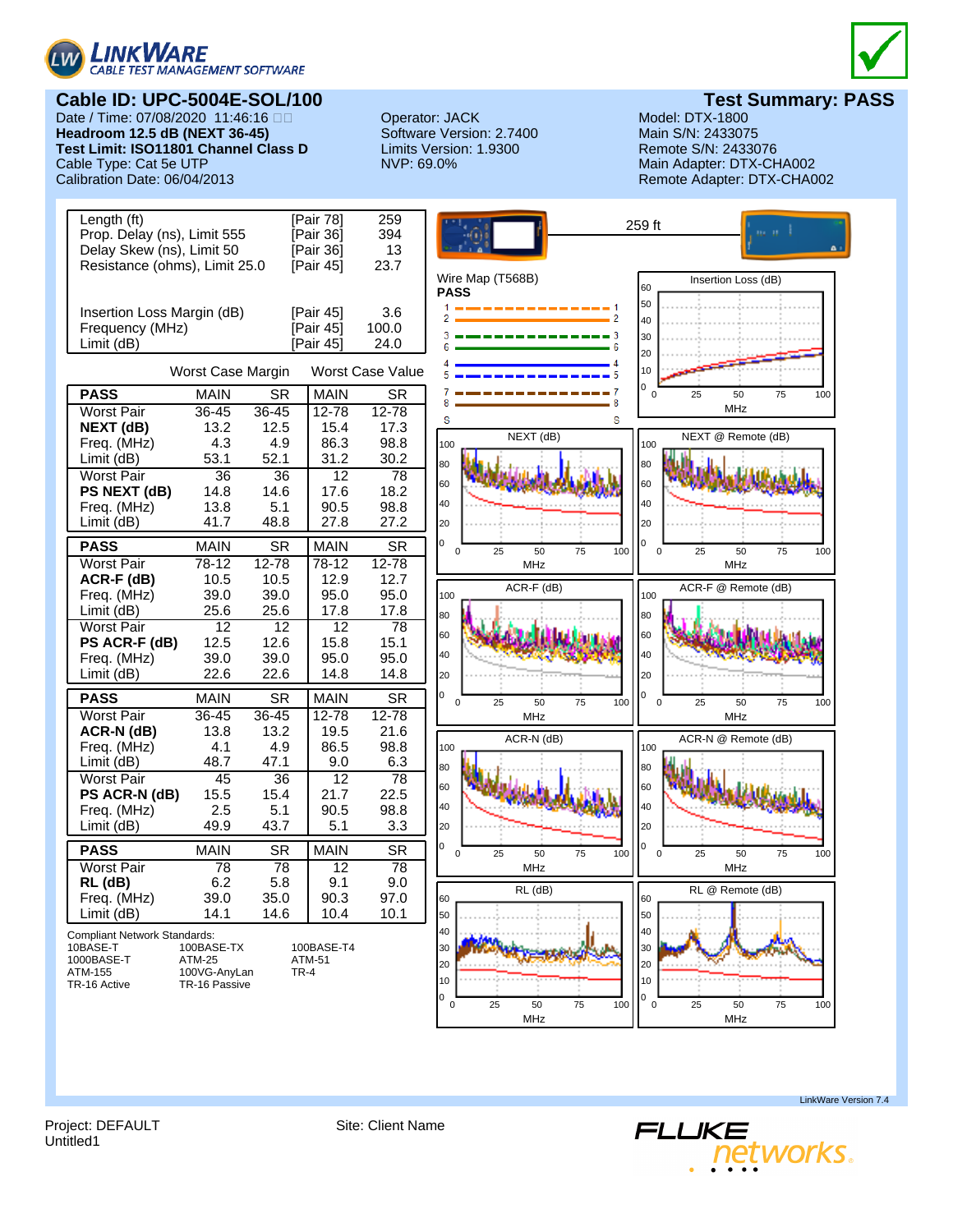

**Cable ID: UPC-6004SE-SO Test Summary: PASS** Date / Time: 07/08/2020 11:37:26 Operator: JACK Model: DTX-1800 **Headroom 4.5 dB (NEXT 12-78)** Test Limit: ISO11801 Channel Class E Limits Version: 1.9300 Remote S/N: 2433076 Cable Type: Cat 6 UTP <br>Calibration Date: 06/04/2013 **Main Adapter: DTX-CHA002** Calibration Date: 06/04/2013



Remote Adapter: DTX-CHA002



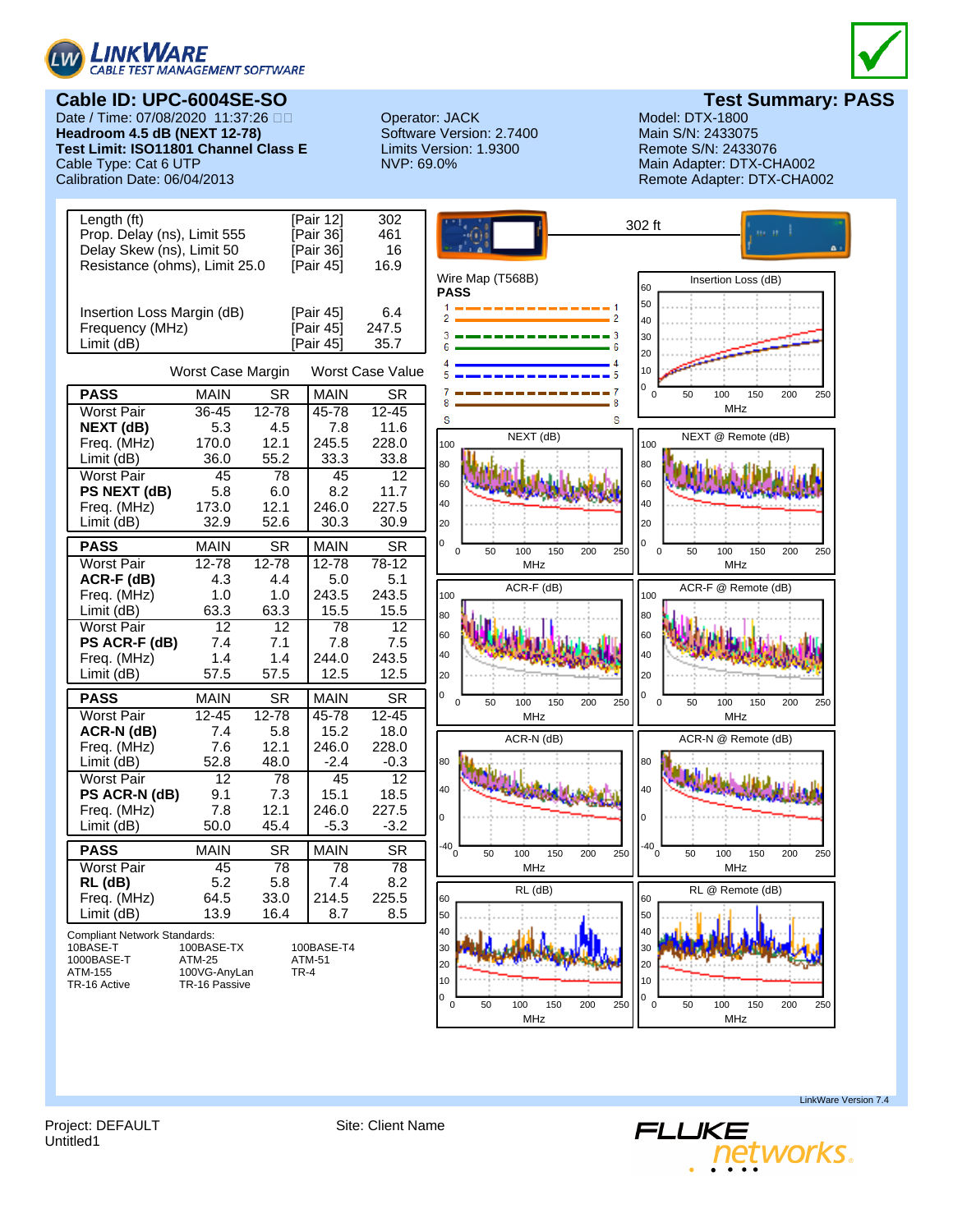![](_page_8_Picture_0.jpeg)

## **Cable ID: UPC-6004SE-SOL/100 Cable ID: UPC-6004SE-SOL/100 Test Summary: PASS**<br>Date / Time: 07/08/2020 11:34:01 DD **Charled Contract Contract Contract Contract Contract Contract Contract Contra**

Date / Time: 07/08/2020 11:34:01 Operator: JACK Model: DTX-1800 **Headroom 4.7 dB (NEXT 12-45)** Test Limit: ISO11801 Channel Class E Limits Version: 1.9300 Remote S/N: 2433076 Cable Type: Cat 6 UTP <br>Calibration Date: 06/04/2013 **Main Adapter: DTX-CHA002** Calibration Date: 06/04/2013

![](_page_8_Picture_4.jpeg)

Remote Adapter: DTX-CHA002

![](_page_8_Figure_7.jpeg)

Project: DEFAULT Site: Client Name Untitled1

![](_page_8_Picture_10.jpeg)